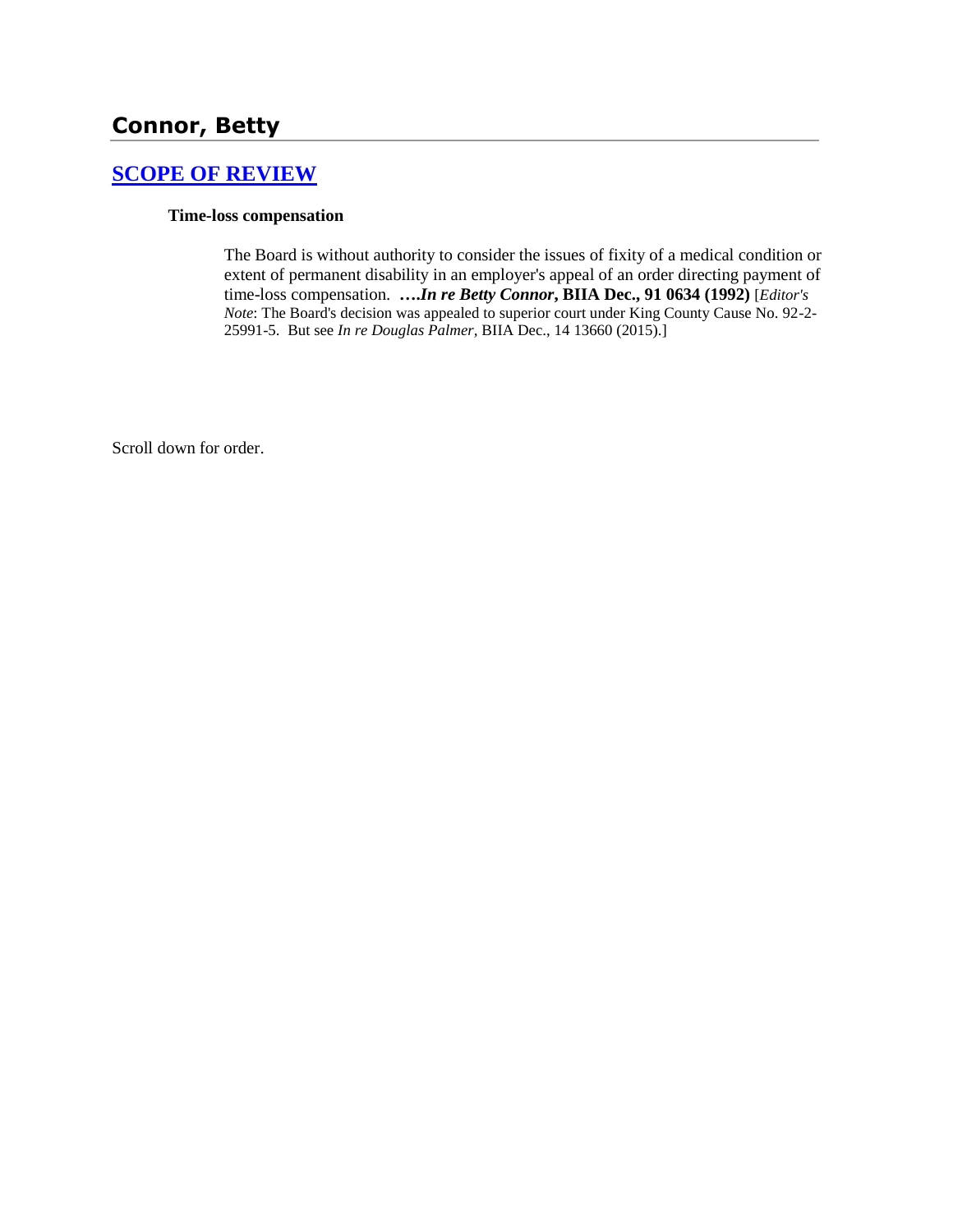### **BEFORE THE BOARD OF INDUSTRIAL INSURANCE APPEALS STATE OF WASHINGTON**

**)**

**IN RE: BETTY A. CONNOR ) DOCKET NO. 91 0634**

**CLAIM NO. T-198974 ) DECISION AND ORDER**

APPEARANCES:

Claimant, Betty A. Connor, by Walthew, Warner, Costello, Thompson & Eagan, P.S., per Timothy S. McGarry and Robert H. Thompson, and Marilyn MacAdoo, Legal Assistant

Employer, Snoqualmie School District No. 410, by Hall & Keehn, per Gary D. Keehn and Janet L. Smith, and Linda Bauer, Legal Assistant

Department of Labor and Industries, by the Office of the Attorney General, per Mary V. Wilson, Mitchell T. Harada, Andrew Carrington, Jody A. Gross and Linda L. Williams, Assistants, and Gary W. McGuire, Paralegal

This is an appeal filed by the self-insured employer, Snoqualmie School District No. 410, on February 11, 1991 from an order of the Department of Labor and Industries dated January 8, 1991. The order affirmed a November 28, 1990 order directing the employer to pay time-loss compensation pending a determination of the claimant's ability to work. **REVERSED AND REMANDED**.

## **DECISION**

Pursuant to RCW 51.52.104 and RCW 51.52.106, this matter is before the Board for review and decision on a timely Petition for Review filed by the claimant to a Proposed Decision and Order issued on May 29, 1992. The proposed order reversed the Department order dated January 8, 1991, and found that the condition related to the September 29, 1989 industrial injury was fixed, and that the claimant was employable, and directed that the claim be closed without further time loss compensation and without a permanent partial disability award.

The Board has reviewed the evidentiary rulings in the record of proceedings and finds that no prejudicial error was committed and said rulings are hereby affirmed. Exhibit Nos. 4 and 5 were identified during the January 24, 1992 deposition of William R. Loscher, M.D. Since no party moved for their admission, they have not been considered in making this decision.

The claimant's petition challenges the determination in the Proposed Decision and Order that the claimant was employable, and challenges the jurisdiction of the Board to decide issues of the fixed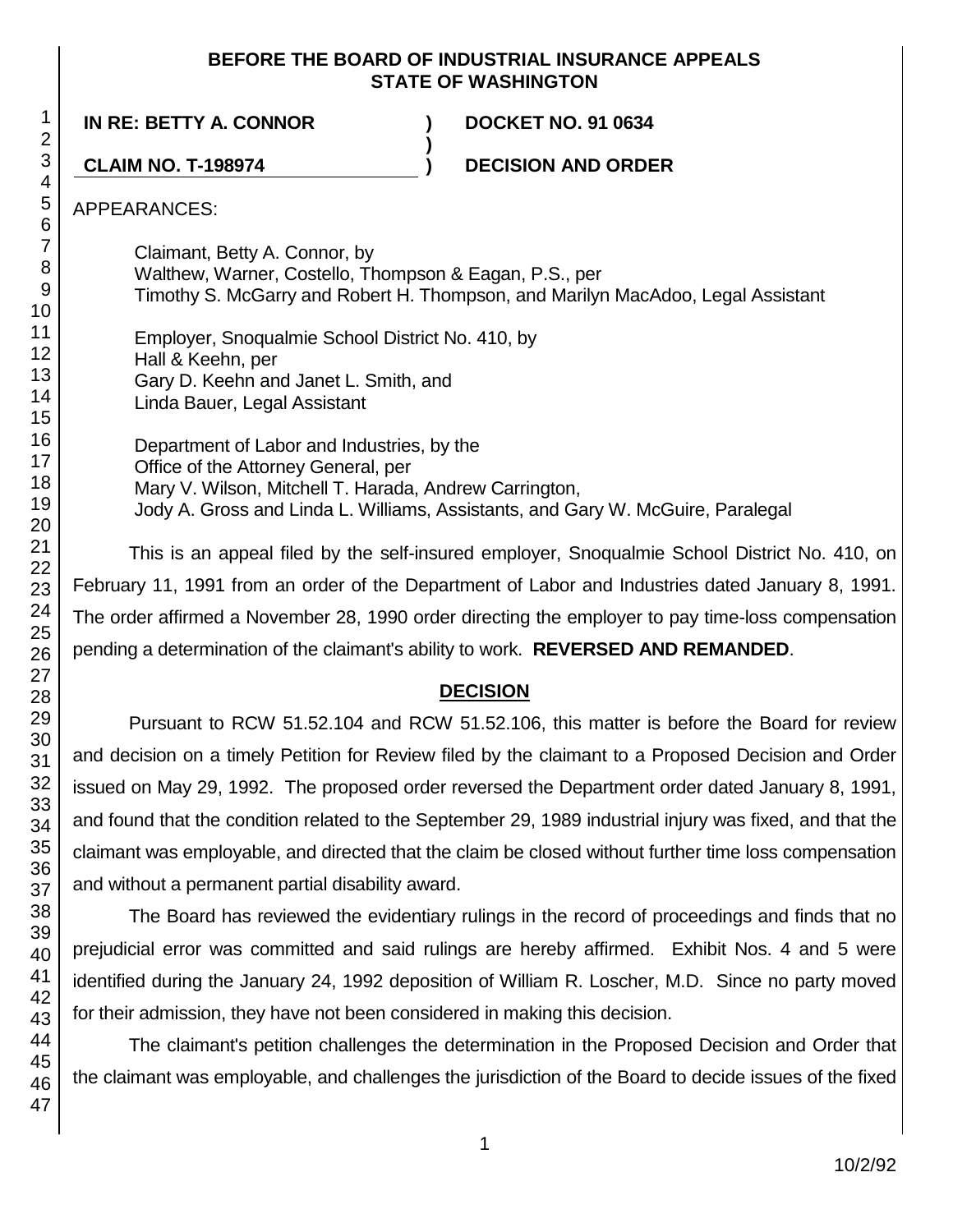1 2 3 4 5 6 7 8 9 10 11 12 13 14 status of the medical condition and the extent of permanent disability. We affirm the Proposed Decision and Order, except for the determinations of the fixed status of the medical condition and extent of permanent disability. The Department must be given the opportunity to adjudicate these questions. The Proposed Decision and Order includes a detailed summary of the evidence so that only a brief description will be presented here. Ms. Connor was 27 years old when the January 8, 1991 order was issued. Prior to 1985, she worked as a cashier and a food service aide. She then began work as a custodian for the Snoqualmie School District. She is right-handed, and has limited use of her left arm due to the effects of a 1978

motorcycle accident and resulting left shoulder fusion. The accident also left her with cognitive and memory difficulties. After experiencing right arm pain and numbness for some months, she injured her right arm at work on September 29, 1989. The injury occurred when she hit her right wrist on a washing machine while throwing clothes into it. Dr. William R. Loscher diagnosed de Quervain's disease, and on December 5, 1989 he performed a decompression surgery on her right wrist to restore function. Ms. Connor returned to custodial work in February 1990. She stopped work in May 1990 due to right arm pain. Dr. Loscher last saw the claimant on December 9, 1991 at which time Ms. Connor complained of decreased sensation over the right median nerve and tenderness over the lateral epicondyle. Dr. Loscher described her condition as overuse syndrome and felt that it would improve with less stress. The doctor did not believe that she could perform custodial work. Thomas C. Wilder, Jr., M.D. and Mark D. Holmes, M.D. performed a joint examination on June 4, 1990 and diagnosed overuse syndrome, mild carpal tunnel syndrome, and a history of a bruised wrist. They concluded that the claimant no longer needed treatment, had minimal if any disability, and could return to work as a custodian. In a subsequent examination on September 10, 1991, Dr. Holmes found no change, but noted that the claimant should not lift over 50 lbs. The employer presented vocational counselor, Maureen Larson, who met with Ms. Connor on September 27, 1991. She concluded that the claimant could perform custodial work with a 50 lbs. lifting restriction. Ms. Larson also said that Ms. Connor could do lighter jobs such as food service work which she had previously done, and which would not require lifting over 20 lbs.

The exact language of the November 28, 1990 order, which was affirmed by the order here on appeal, is as follows:

> WHEREAS, the attending physician, Dr. W.R. Loscher, cited physical restrictions due to the pre-existing left upper extremity condition in combination with the effects of the right wrist industrial injury, and

47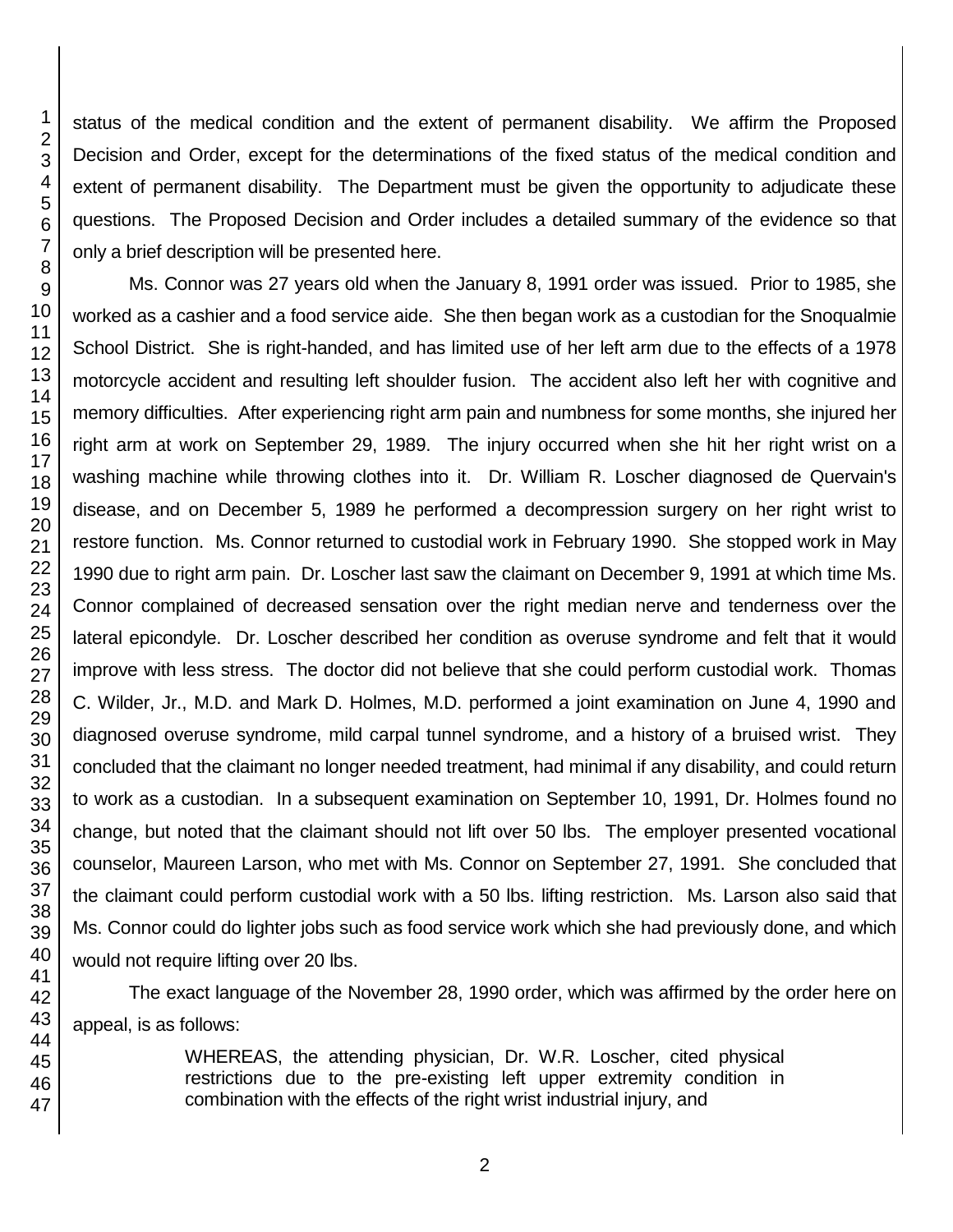WHEREAS, the combined physical restrictions preclude Betty Annette Connor from returning to her job on a full duty basis.

IT IS HEREBY ORDERED School District #410 King County reinstate time loss and continue to pay until a determination is made regarding Betty Annette Connor's ability to work on a gainful basis, pursuant to RCW 51.32.090 and RCW 51.32.095.

The order specifically orders payment of time-loss compensation which is a benefit that may be received during periods of temporary total disability. The employer's appeal asked that the claim be closed with time-loss as paid. Thus, the appeal clearly made Ms. Connor's eligibility for time-loss compensation an issue to be litigated before the Board.

RCW 51.32.090(3) concerns temporary total disability and states, "As soon as recovery is so complete that the present earning power of the worker, at any kind of work, is restored to that existing at the time of the occurrence of the injury, the payments shall cease." A worker may also receive temporary total disability benefits during vocational rehabilitation, if rehabilitation is found "necessary and likely to enable the injured worker to become employable at gainful employment . . . ." RCW 51.32.095(1). Here, Dr. Wilder and Dr. Holmes believed that the claimant had minimal disability, and was employable as a custodian. Dr. Holmes imposed only a 50 lbs lifting limitation. While Dr. Loscher stated that Ms. Connor should not go back to her custodial duties, he was not asked whether she was able to engage in any other gainful employment. The only vocational expert to testify described lighter jobs that Ms. Connor could do besides the medium janitorial or custodial work. The record shows that Ms. Connor has continued to complain of symptoms with repeated heavy use of her right arm. This is understandable since she has limited use of her left arm. Nonetheless, she is a young worker with several years' experience in the food industry which includes lighter jobs. Under Bonko v. Dep't of Labor & Indus., 2 Wn. App. 22, 25 (1970), a period of potential temporary total disability must be analyzed under the same standard as permanent total disability, since the two types of disability only differ in duration and not in character.

The clear weight of the evidence in the record is that Ms. Connor was able to perform at least lighter, gainful employment on a regular basis from May 1990 through the date of the order on appeal.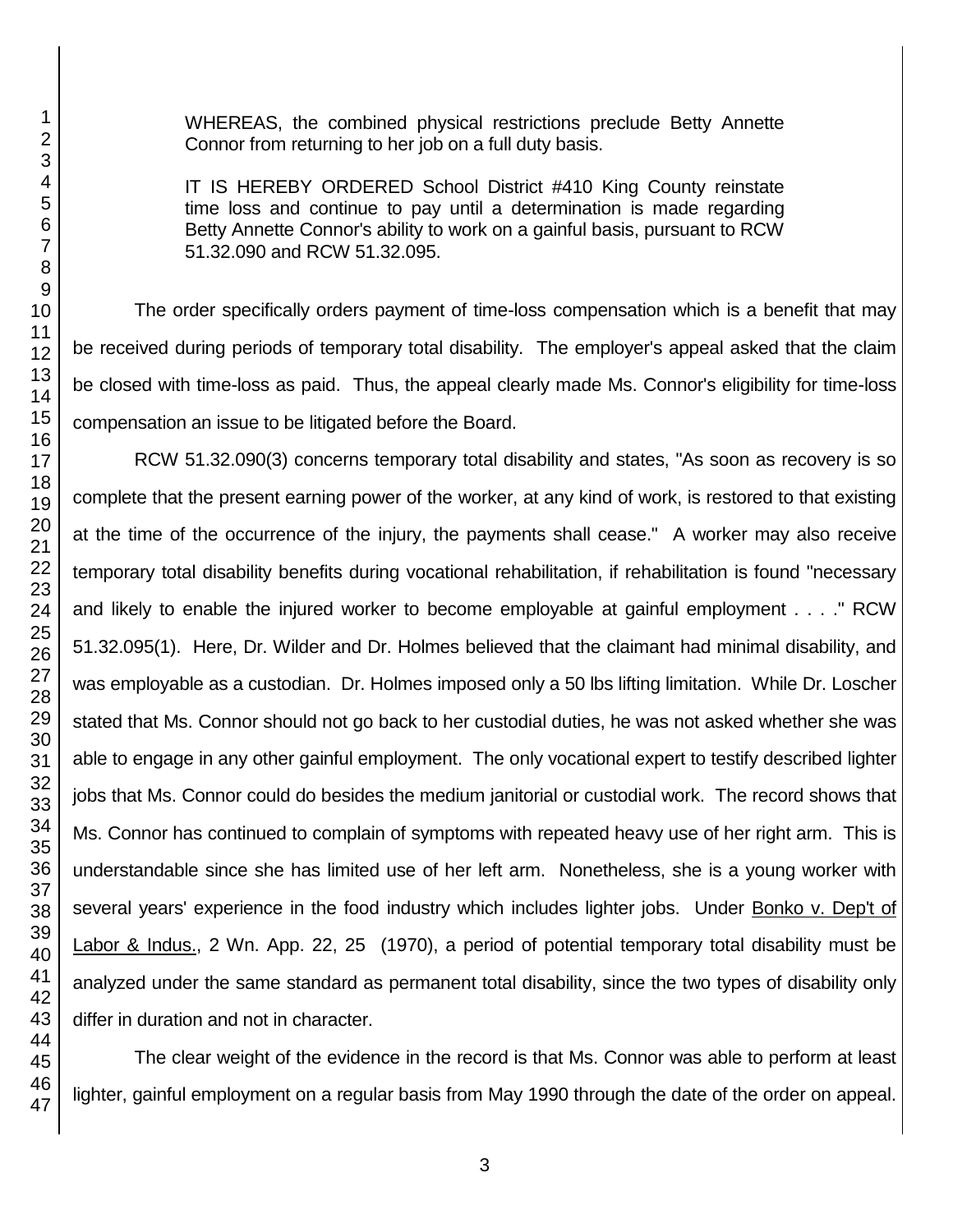Since she was able to engage in gainful employment, she was not temporarily totally disabled from May 1990 through January 8, 1991, nor was she entitled to benefits on the basis of vocational training as vocational rehabilitation has not been necessary under the criteria of RCW 51.32.095. Proposed Finding of Fact No. 2 addressed the claimant's employability from January 18, 1990 through the order on appeal. However, the record shows that the claimant worked at her custodial job until May 1990 (exact date not determined). She remained able to engage in gainful employment thereafter, until the date of the order here on appeal. Thus, Finding of Fact No. 2 will be revised accordingly.

When industrially related conditions are fixed, generally they are also ready for permanent disability determinations. The Department has not yet issued an order which addressed the fixity of the claimant's injury-related condition. It has only addressed the question of her employability. We must agree with the claimant that in this case the issues of fixity of the medical condition or extent of permanent disability are not before the Board. Clearly, no determinations of these questions have been made by the Department. The courts have long restricted the Board's jurisdiction to an appellate review of matters first determined by the Department. In Brakus v. Dep't of Labor & Indus., 48 Wn.2d 218, 223 (1956), the Supreme Court stated that the Board could not enlarge the scope of the proceedings on its own motion. The Court of Appeals has also stated that appealing parties cannot enlarge the Board's jurisdiction by statements within notices of appeal. Lenk v. Dep't of Labor & Indus., 3 Wn. App. 977, 985 (1970). In an order declining an interlocutory review of our hearing judge's declaration of the issues in this appeal, an assistant chief industrial appeals judge referred to our recent decision of In re Patsy B. Williams-Anderson, Dckt. No. 90 1156 (August 11, 1991). In that appeal, the Board determined that it did have jurisdiction to determine permanent disability when an employer appealed from a Department order that set aside an order closing the claim without a permanent disability award and reopened it for further treatment. That situation differs markedly from this case, since the Department has not yet issued an order determining fixity of condition, closing the claim, or determining the extent of permanent disability, if any. As recognized in Lenk and Brakus, the Department must be allowed to initially adjudicate a claim. Therefore, Ms. Connor's claim must be